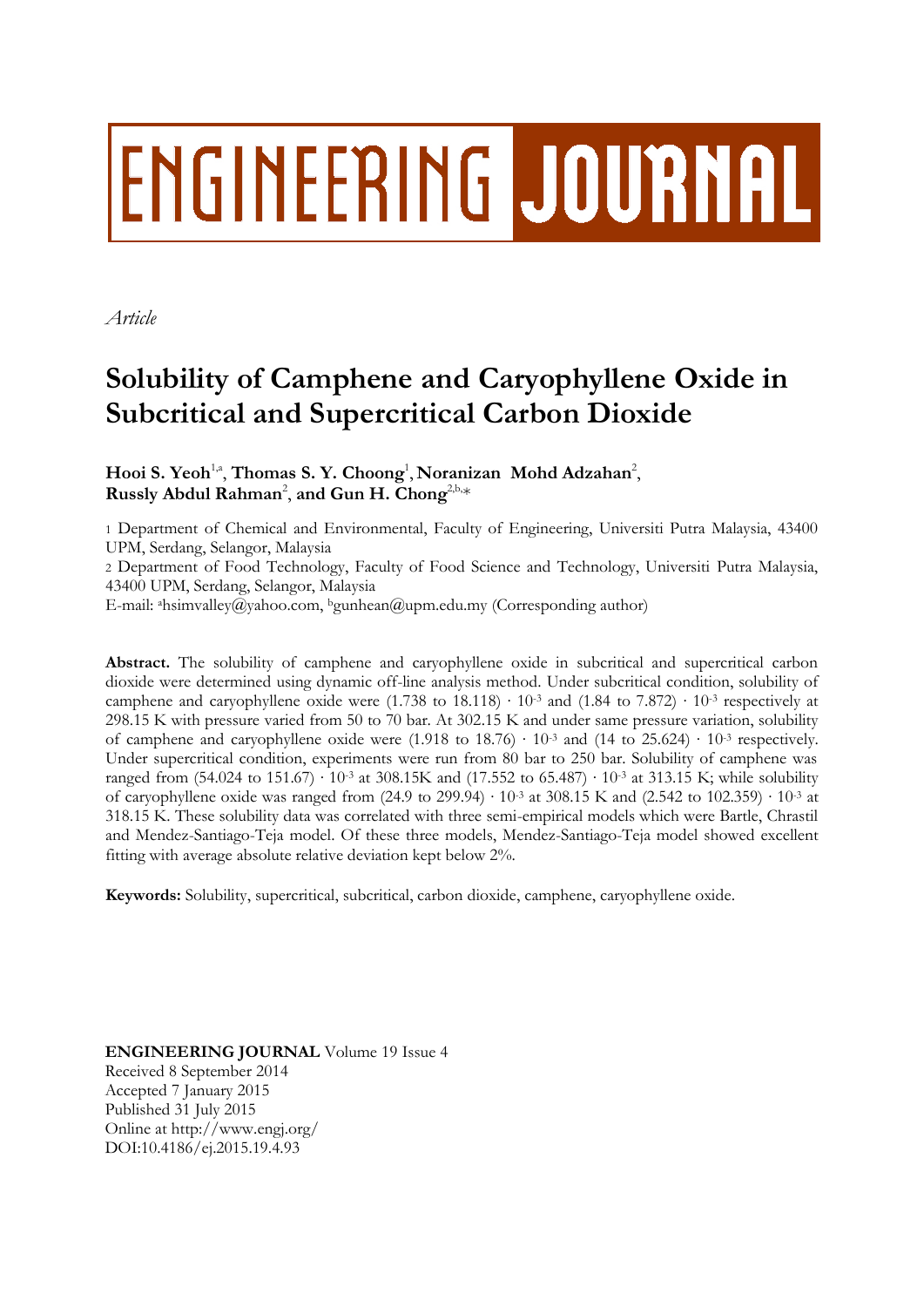#### **1. Introduction**

Supercritical and subcritical fluid technology has received much attention lately because it is environmental friendly, less contamination on end product, energy saving and controllable [1–3]. Changes of thermodynamic property like density with little variation of temperature and pressure are intense in subcritical condition. Therefore, it is interesting to know the solubility behavior of solute in subcritical fluid.

A substance has three common distinct phases that exist with different thermodynamic conditions, namely solid, liquid and gas. These three phases have clear phase boundary and at the condition of phase boundary line, multiphase of matter occurs and stay equilibrium with each other. At the triple point, the three equilibrium lines intersect and solid, liquid and gas can coexist and stay in stable equilibrium [4]. Besides the three phases that widely known, there are actually 2 more phases which are not commonly mentioned, the subcritical phase and supercritical phase. As critical pressure and temperature of carbon dioxide is 7.28 MPa and 304.1 K, supercritical carbon dioxide exists at condition beyond these values. Subcritical phase is a condition that its pressure and temperature near the critical value, yet still slightly below it [5]. Subcritical fluid is liquid under critical pressure but its temperature is between the boiling point and critical point. It is also known as superheated liquid or pressurized hot liquid. This superheating phenomenon is also referred as boiling retardation or boiling delay, where liquid is heated to a temperature higher than its boiling point without boiling. There is no clear boundary of subcritical carbon dioxide as documented in literature, thus, in this study, the range of subcritical carbon dioxide has been determined from 50 – 70 bar, with temperature at 298.15 K and 303.15K due to constraints of experimental setup and material physical property.

In this work, solubility behavior study in subcritical carbon dioxide was covered to have a general comparison between supercritical and subcritical in the aspect of solubility trend. Carbon dioxide was used as the solvent because it is inexpensive, easily obtained in high purity, chemically stable, nontoxic, safe, mild, does not damage solute and matrix of products [6], and harmless to environment [7]. Camphene and caryophyllene oxide were selected as compound to study because their solubility data in supercritical carbon dioxide is still unavailable.

Caryophyllene oxide can be found abundantly in black pepper (Piper nigrum L.) which is a compound that contributes to spiciness. It is used as betel leaf substitute which contains arecoline that will cause parasympathetic effect such as pupillary and bronchial constriction [8]. It also has fumigant and insecticidal properties which can use in pest and weed control [9]. Additionally, it has antispasmodic agents that are used to treat rheumatism and painful spleen and was reported to possess analgesic, antipyretic, antiseptic and abortifacient properties [10]. Camphene is originated from peacock ginger (Kaempferia rotunda) which has been used to make ointments to treat scabies and itch. It can be used to synthesize camphor and insecticide.

Both of these compounds can be made into essential oils and they have antioxidant effect which can help reduce the toxin effects in the body and promote good health [11, 12]. Caryophyllene oxide and camphene are also commonly used as flavor and fragrance agent. Both compounds have been disclosed for their biological benefits of anti-cancer, anti-inflammatory, anti-fungal, anti-gastric ulcer and are also used in treatment for cardiovascular disease and as adjuvant [13]. The anti-fungal property can be used to preserve food, drug and cosmetic [14].

Supercritical carbon dioxide technology is favored because it is green [15] and suitable for food and pharmaceutical grade products because it leaves no solvent residue in the extract [16]. Solubility data of these compounds in supercritical carbon dioxide is useful in extraction, purification, particle formation, and separation process. Nowadays, solubility data of many active compounds from herbs have been presented [15, 17–23]. However, no literature of solubility data in supercritical carbon dioxide is available for camphene and caryophyllene oxide where in near future the importance of solubility data for these components will be increased due to their usage and benefits of supercritical fluid technology. With the solubility data, their medicinal properties can also be further discovered and exalted. Objectives of this work are to investigate the temperature and pressure effect on camphene and caryophyllene oxide solubility as well as to identify suitable mathematical model to correlate these data.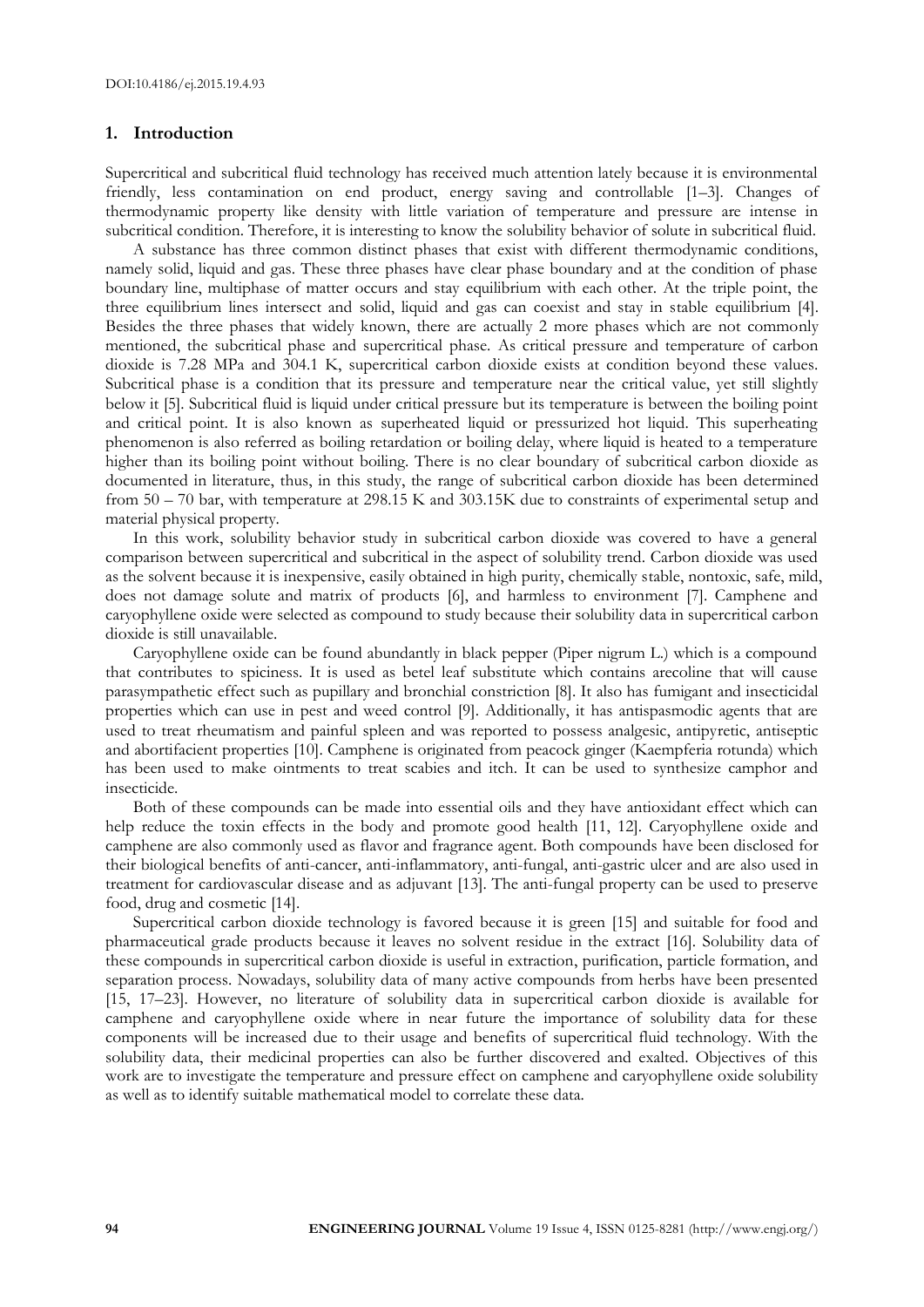DOI:10.4186/ej.2015.19.4.93

### **2. Experimental Section**

Camphene and caryophyllene oxide with purity 95% from Sigma Aldrich (United States) was used. The solvent used was purified carbon dioxide liquefied under pressure from MOX-Linde Gas (Malaysia). Dynamic method coupled with gravimetrically analysis was opted because it is cheaper, not subject to leakage from valve and fittings, easier and faster operation, easy assembly of apparatus, and large amount of equilibrium data can be produced easily. Aside to this dynamic method, a more thorough review on the types of solubility measurement method has been discussed in previously published paper [24]. The rig consisted of two main parts, which are equilibrium unit and quantification unit. The front part which is the equilibrium unit mainly consisted of positive displacement pump, oven, preheating coil, and equilibrium cell. The latter part which is the quantification unit consisted of back pressure regulator, solute trap and gas meter. The experimental apparatus was prior validated with naphthalene solubility data from McHugh and Paulitis [25] to justify its accuracy and workability. The schematic diagram of experimental apparatus was shown in Figure 1.

Excess amount of solute was filled into the equilibrium cell to ensure that the exit stream of carbon dioxide was saturated with solute. Glass beads were added together to increase mass transfer rate and improve the equilibrium condition between solute and the supercritical fluid. Glass wool was plugged at top and bottom of equilibrium cell used to prevent solute escape from the equilibrium cell at high flow rates and at high pressure when density of supercritical carbon dioxide is higher than solute. Carbon dioxide from the supply tank is drawn into positive displacement pump (model SFC-24, Chrom Tech, United States) and pressure was regulated through back pressure regulator (series 26-1700, Tescom, United States). Temperature of the system was controlled by an oven (model UFE 600, Memmert, Germany) with a PID microprocessor controller and integrated auto-diagnostic system. A 3 m long preheating coil was installed to ensure the carbon dioxide solvent reached system temperature before contacted with solute. The equilibrium cell is designed as long and narrow cylinder with its both end covered with stainless steel frits. Length of the equilibrium cell is 20 cm and its diameter is 1 cm to allow it to be fitted in the oven. In the equilibrium cell, a thermocouple (model TR-40, WIKA, United States) was inserted to ensure the temperature inside the equilibrium cell was maintained at the desire value with display (model SR1, Shimaden, Japan). Pressure transmitter (model S-10, WIKA, United States) was installed to the equilibrium cell and displayed pressure of system through digital indicator (model DI15, WIKA, United States). Flow rate of carbon dioxide was validated with literature [25] and determined at 4 ml/min. After back pressure regulator, solute that solubilized in carbon dioxide stream was precipitated in solute trap, leaving the lean carbon dioxide to dry gas meter to record totalized mass flow rate. The amount of trapped solute was measured gravimetrically and dry gas meter (model TopTrak 822, Sierra, United States) was specially calibrated to measure carbon dioxide flow rate. Duplicate run of experiment was conducted and a final mean value was obtained. The solubility of solid solute in subcritical and supercritical carbon dioxide was determined by the following equation:

$$
y_2 = \frac{W_2 / M_2}{(W_1 / M_1) + (W_2 / M_2)}
$$
(1)

where  $y_2$  is the solubility of the solute in carbon dioxide,  $W_2$  is the mass of trapped solute,  $M_2$  is the molecular weight of solute,  $W_{1}$  is the mass of carbon dioxide, and  $M_{1}$  is the molecular weight of carbon dioxide. Experiments were run for all solutes in the conditions stated in Table 1.

#### **3. Result and Discussion**

In the experiment of supercritical condition, both camphene and caryophyllene oxide melted at temperature lower than their melting point, which is 321.15 K (48 ºC) for camphene and 333.15 K (60 ºC) for caryophyllene oxide; and this could due to complex behavior change in supercritical condition [6, 23, 26, 27], which makes the solubility behavior study limited by temperature constraint. Figs. 2 and 3 showed phase behavior of camphene and caryophyllene oxide in subcritical condition while Figs. 4 and 5 showed phase behavior of camphene and caryophyllene oxide in supercritical condition respectively. The solubility data produced was tabulated in Table 2 and 3.

From Figs. 2 and 3, solubility of solute increased significantly with minor increase of pressure and temperature because density of carbon dioxide was extremely sensitive in subcritical region [28]. Both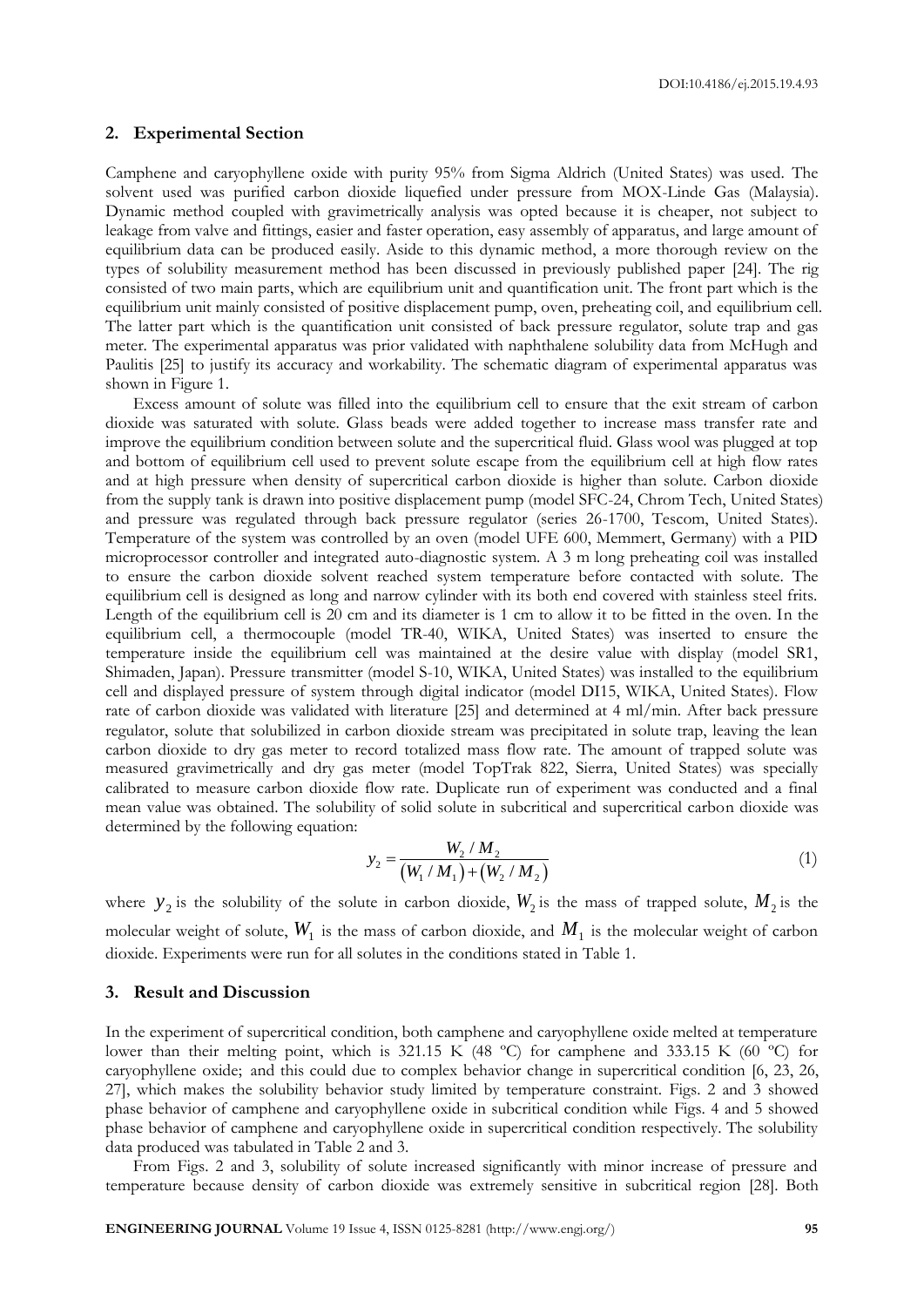solutes have higher solubility at higher temperature as this is a typical condition in dissolving reaction where increase of temperature gives more heat to break apart the solute and result high solubility of solute in solvent. When heat is received to break intermolecular bonding, physical state of solid begins to change which causes sublimation pressure of solid increases [29]. This increment of sublimation pressure favours the exothermic process and allows more solute to solubilize in carbon dioxide as this decreases the solutesolute interaction [30]. Although solvent power of carbon dioxide decreased at higher temperature, solubility of solute was still noted higher because sublimation pressure effect of solute which was a dominant effect increased with temperature and enhances the solubilization [18, 31]. In subcritical region, solubility increased considerably with slight increment of pressure and temperature, which exhibited exponential pattern when graph of solubility against pressure was plotted. This could because carbon dioxide was oscillating between gas and liquid phase with slight change of environment condition. Density of carbon dioxide could increase greatly when gas phase turned to liquid phase, which the solvating power could increase significantly [32]. Thus, solvating power of subcritical carbon dioxide could not be controlled so well by regulating pressure as supercritical carbon dioxide [33]. As compared of Fig. 3 to Fig. 2, the scale interval of x-axis for Fig. 3 is inconsistent with Fig. 2. This is mainly because there are limited ranges of pressure and temperature can be studied in the subcritical condition for caryophyllene oxide due to extreme changes in solubility value with slight variation of system condition and system setup constraints. As pressure goes below 60 bar, no caryophyllene oxide is detected to solubilize in carbon dioxide, which is the main factor that causes only three data available. In addition to this, the system setup has constraint that back pressure regulator is unable to perform minute adjustment of pressure. However, this study still covered the subcritical zone of carbon dioxide with caryophyllene oxide solubility study.

From Fig. 4, at supercritical condition, solubility behavior of camphene is less sensitive to increasing pressure compared to subcritical condition while from Fig. 5, solubility of caryophyllene oxide still exhibited exponential pattern where solubility increased dramatically with pressure. At supercritical region, higher solubility was noted at lower temperature [34]. This is the behavior of retrograde where density of carbon dioxide dominates over sublimation pressure of caryophyllene oxide [18]. Retrograde is an unusual condition that solubility of solute decreases when temperature increases in a certain pressure range while at other pressure range, solubility increases with increasing temperature [28]. This condition makes solubility behavior of solute an unpredictable trend towards changing of temperature where temperature might increase, decrease or have no effect on solubility of solute depending on pressure. Within the retrograde vaporization region, density effect of carbon dioxide dominates over sublimation pressure of solute and cause higher solubility at lower temperature. However, solubility is still commonly increases with increasing pressure because density of carbon dioxide is increased which reduces intermolecular spaces between solvent and increases interaction between solute and solvent [35]. Solvating power has direct relation with density, so when density increases, more solid can be solubilized. Thus, increases of pressure can increase the solvating power of supercritical carbon dioxide [36].

#### **4. Mathematical Modelling**

There are many types of mathematical models can be used to correlate the solubility data as described in our previous published paper [24]. Mathematical correlation models are useful because they help to determine solubility of solute at every different point of working condition, which is infeasible to determine through experimental approach. In our current study, experimental data was correlated using Bartle model [37], Chrastil model [38] and Mendez-Santiago-Teja (MST) model [39], as shown in Table 4. Semi-empirical models are used to describe the general phase behavior at thermodynamic conditions other than experimental because they have less computationally complexity and difficulties in evaluating unknown parameters. These three semi-empirical models used correlate solubility data to density of carbon dioxide. Density value of supercritical carbon dioxide was obtained from Gupta and Shim [40] works, which employed Span and Wagner (1996) equation of state for the calculation of PVT properties.

In the work of finding appropriate model to fit the experimental solubility data, percentage of average absolute relative deviation (AARD) was calculated to check conformity of model to experimental data, which is as shown:

$$
AARD(\%)=\frac{1}{N}\sum_{i}^{\infty} \frac{\left|Y^{model} - Y^{exp}\right|}{Y^{exp}} \times 100
$$
 (2)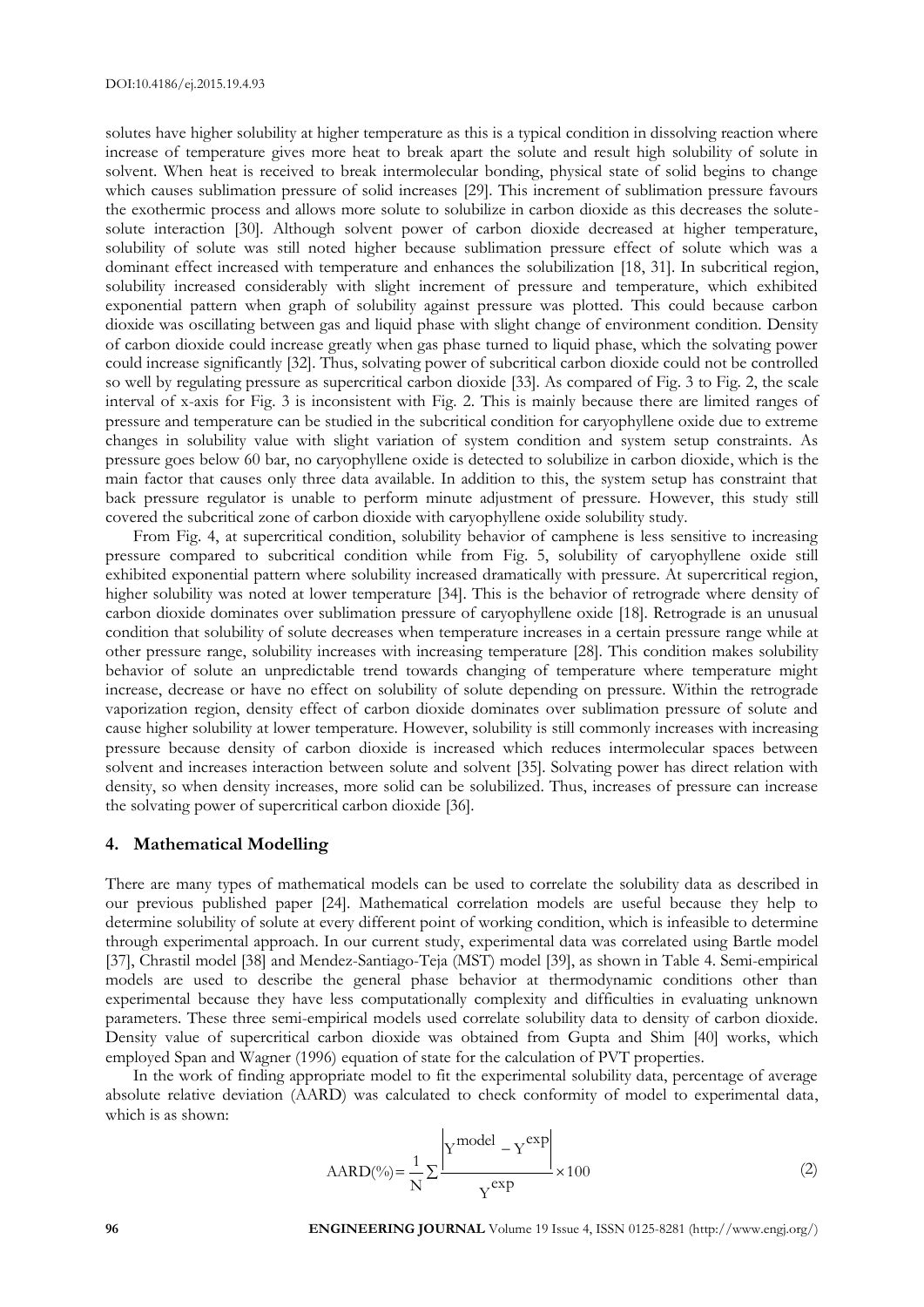where N is the total number of data, Y<sup>model</sup> is the y-axis value predicted from model, Yexp is the y-axis value calculated from experimental data.

Tested model will be normally accepted if the percentage of average absolute relative deviation (AARD) is around 10% to 20% as this is the bench mark generally presented in literature [41–43]. However, in this study, the bench mark set was 10% and fitting of model to experimental data would only be shown if its AARD value was below 10%. A summary of constants in models and AARD of respective models to experimental values in subcritical and supercritical condition were shown in Table 5.

From Table 5, MST model correlates solubility data nicely in all conditions for both type of solute. The main difference between MST model and the other two is the consideration of solute vapor pressure factor in developing relation of solute solubility with density of solvent. Assumption in MST model is made that solute effect is negligible to density of solvent when solubility of solute is low [39]. Furthermore, as compared with Bartle and Chrastil model, MST model is a linear expression that does not include the reciprocal term of temperature [44]. The difference of deviation resulted between MST model and the other two models could possibly due to the assumption made and the linearity of the model. In MST model, two isotherms could collapse into a single line and this feature can be used to test the self-consistency of data and identify uncertain data points [35, 39, 45, 46]. This is because constants in MST model are independent of temperature, when data at different temperature are plotted, they will coincide into a single straight line. Correlations of suitable models with experimental data were illustrated through Figs. 6–9. In the diagram of showing comparison of model to experimental solubility data, datum points represented experimental data and solid line represented the data calculated by model.

From both Figs. 6 and 7, the MST model fitted the experimental data better in 302.15 K and lower density region in 298.15 K. At higher density region  $(600 - 800 \text{ kg/m3})$  in 298.15 K, the carbon dioxide density changed significantly with only 5 bar increment of pressure and making the carbon dioxide phase changed from gas to liquid. This sensitive behavior of carbon dioxide caused the MST model fits experimental solubility data less nicely to density of carbon dioxide in liquid phase. In addition, this could possibly because 302.15 K was near the critical temperature of carbon dioxide (304.25 K) and therefore these models that developed under supercritical background could fit nicer. From Fig. 8 and 9, MST semiempirical model fitted experimental data better at lower temperature and this could because solute may experience some unpredictable phase changes at near melting point [6]. Although at ordinary condition melting points of camphene and caryophyllene oxide are higher, many unpredictable phase behavior change can be experience such as decline of solute melting point and inversion of density when solute is in contact with supercritical carbon dioxide [6].

#### **5. Conclusions**

Solubility of camphene and caryophyllene oxide in subcritical and supercritical carbon dioxide has been studied using dynamic method coupled with off-line analysis. This method had been prior validated with naphthalene. Solubility increases with increasing pressure at both subcritical and supercritical condition but influence of temperature on solubility is unpredictable because it depends on the dominancy effect which caused by retrograde behavior of solute-carbon dioxide system. When density effect of solvent dominates, lower solubility value is resulted at higher temperature. However, when solute sublimation pressure dominates, higher solubility value is resulted with higher temperature. Camphene and caryophyllene oxide have similar solubility behavior where their sublimation pressure dominates in subcritical condition and density effect dominates in supercritical condition. The similarity could possibly because they were both organic compound extracted from herb. Solubility of camphene and caryophyllene oxide was correlated nicely by Mendez-Santiago-Teja (MST) model by keeping the average absolute relative deviation (AARD) below 2%.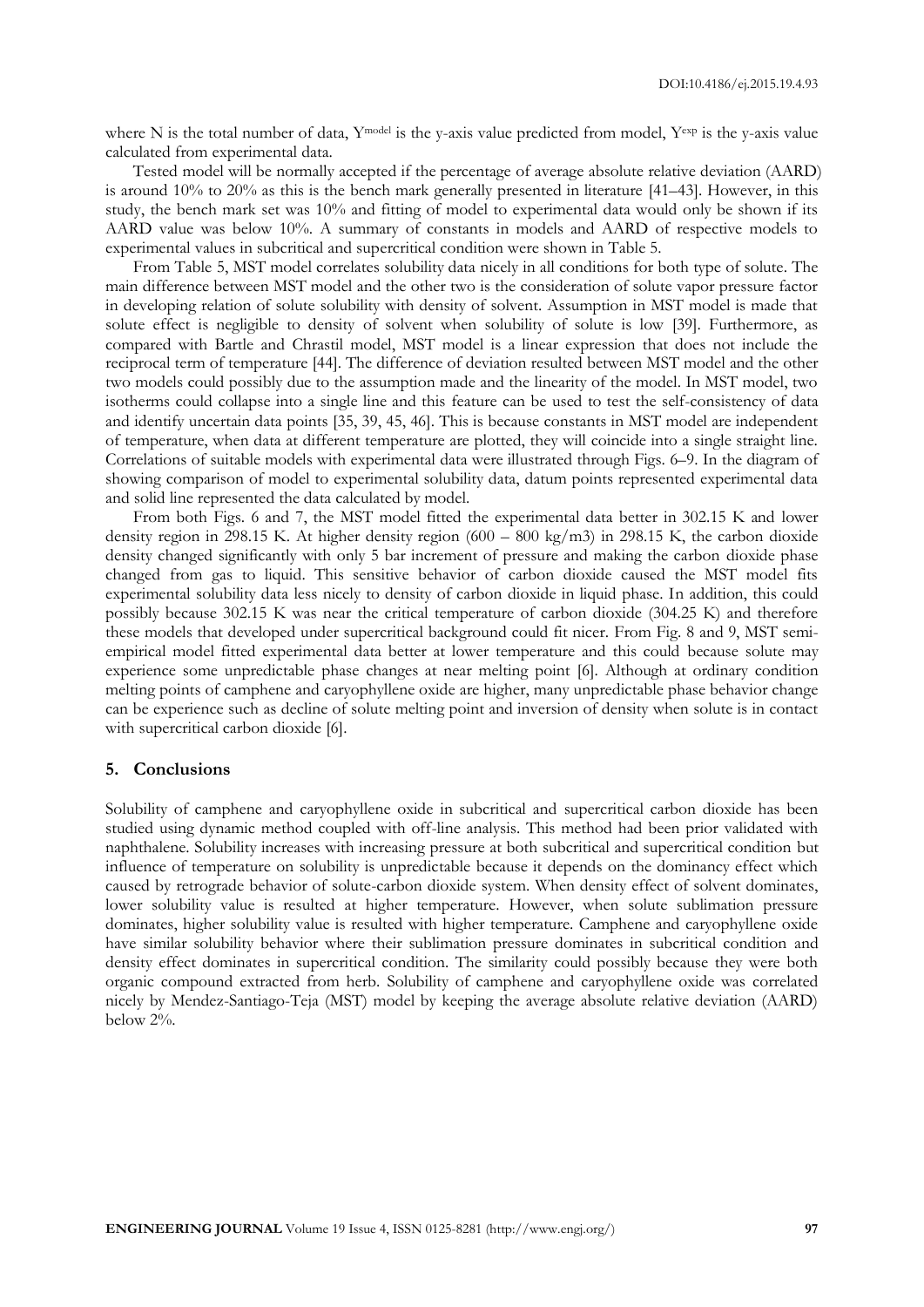

- Carbon dioxide cylinder  $1:$
- $2:$ Positive displacement pump
- Preheating coil  $3:$
- $4:$ Filters
- Equilibrium cell 5:
- $6:$ Oven
- $7:$ Pressure transmitter
- Fig. 1. Experimental apparatus for measuring solubility.
- Temperature transmitter 8:
- Back pressure regulator  $9:$
- Solute trap  $10:$
- 11: Dry gas meter
- Safety valve  $V1$  and  $V3$ :
	- $V2:$ **Ball** valve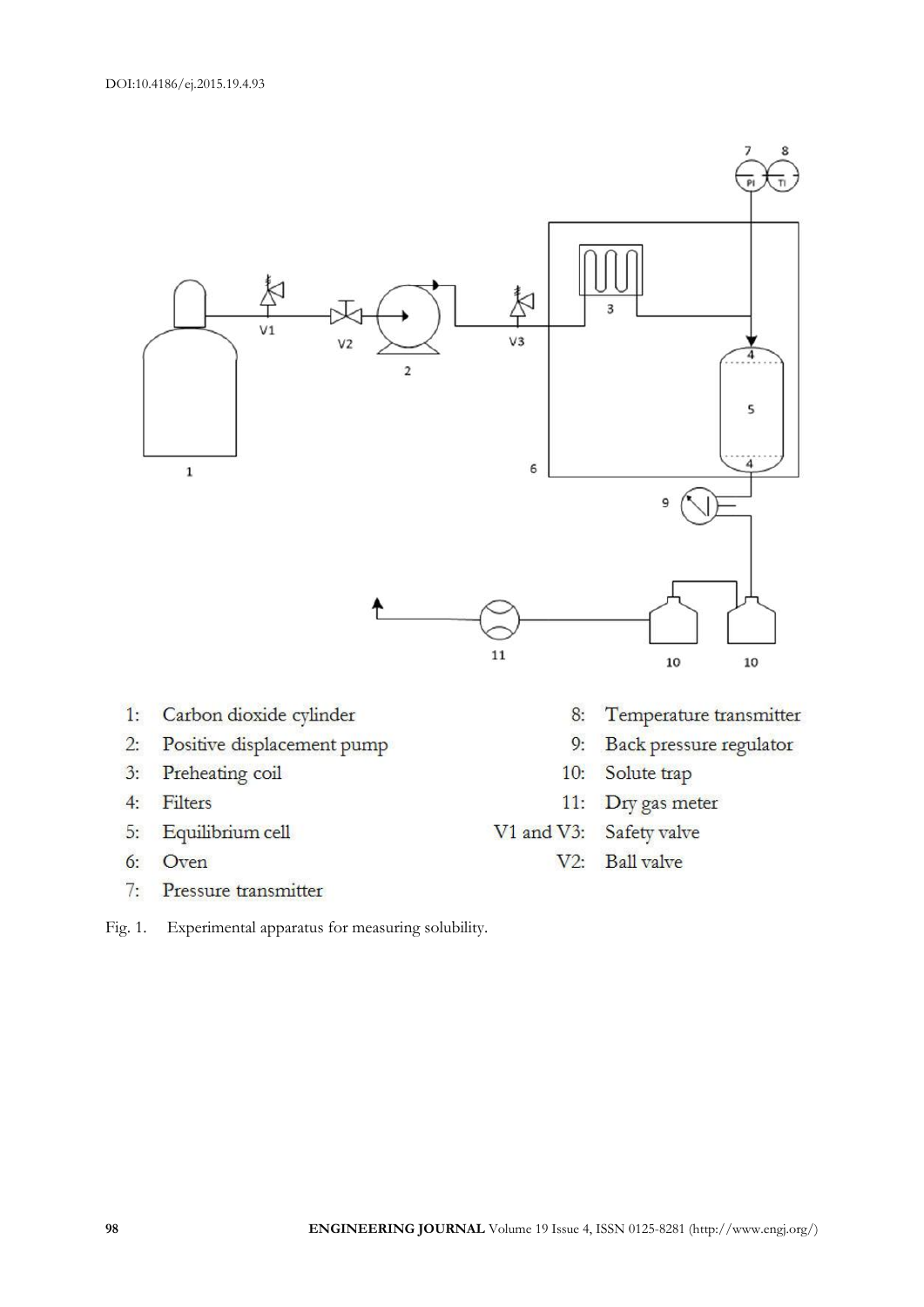

Fig. 2. Solubility of camphene in subcritical carbon dioxide.



Fig. 3. Solubility of caryophyllene oxide in subcritical carbon dioxide.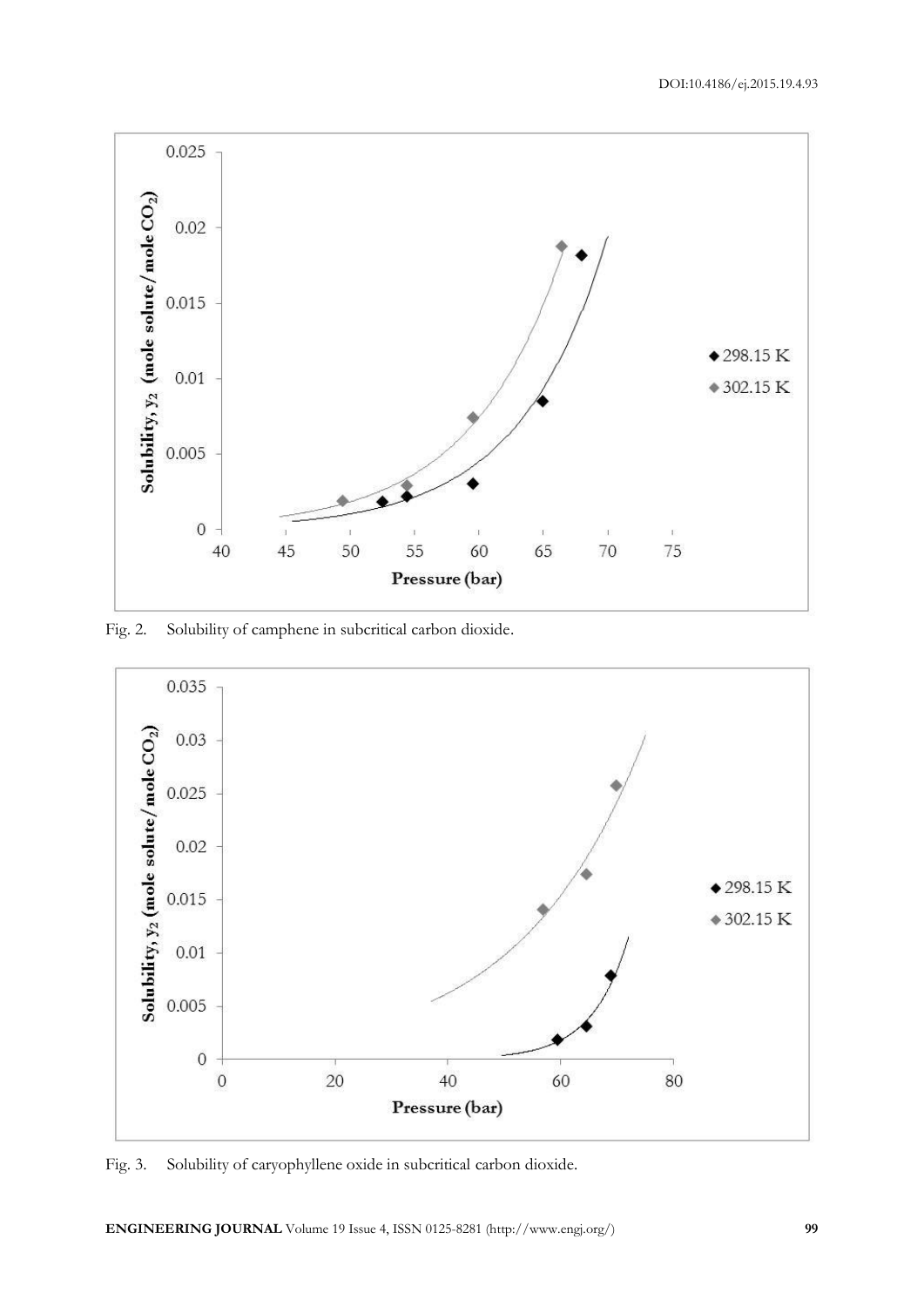DOI:10.4186/ej.2015.19.4.93



Fig. 4. Solubility of camphene in supercritical carbon dioxide.



Fig. 5. Solubility of caryophyllene oxide in supercritical carbon dioxide.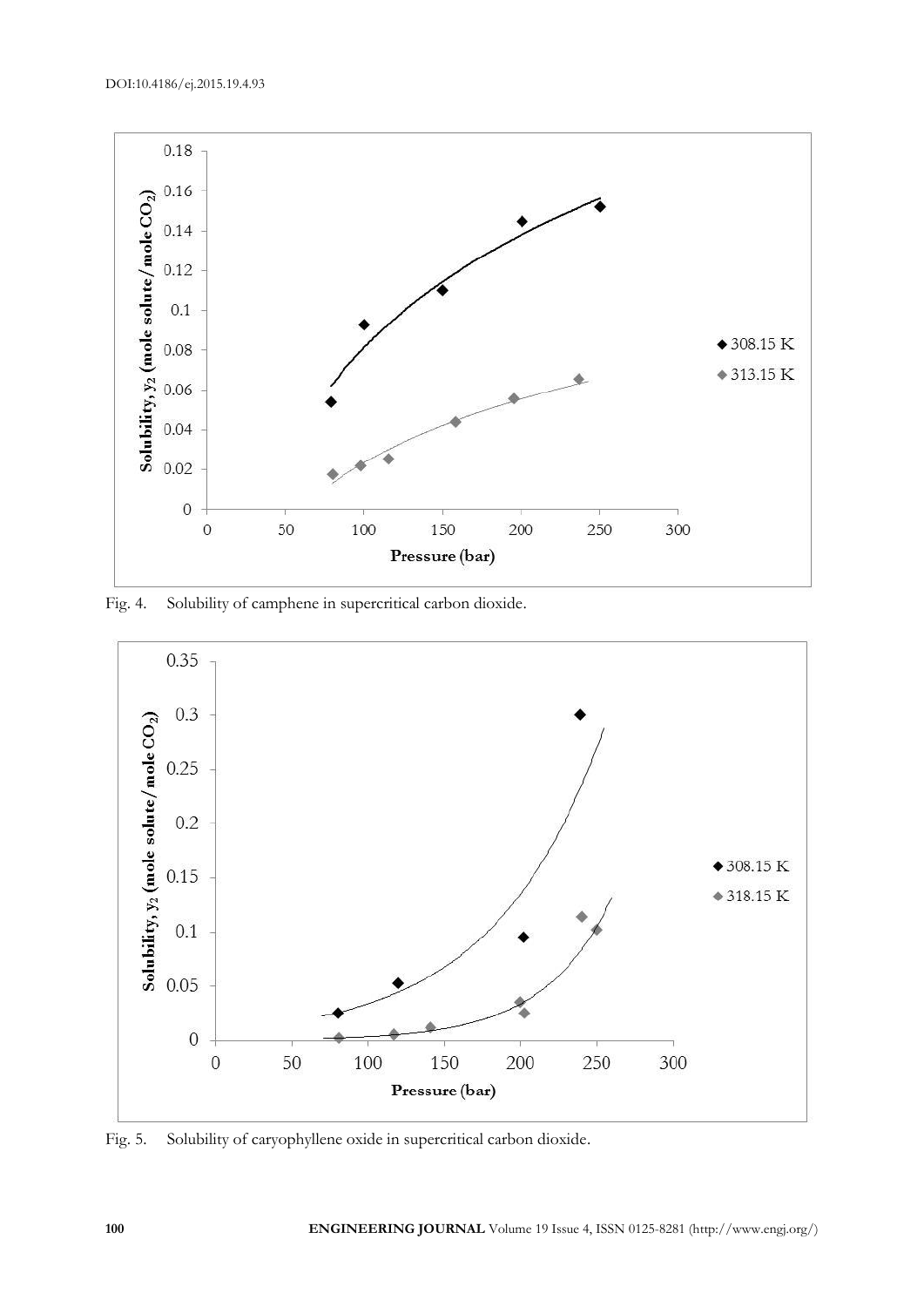

Fig. 6. Correlation of camphene subcritical solubility data by MST model.



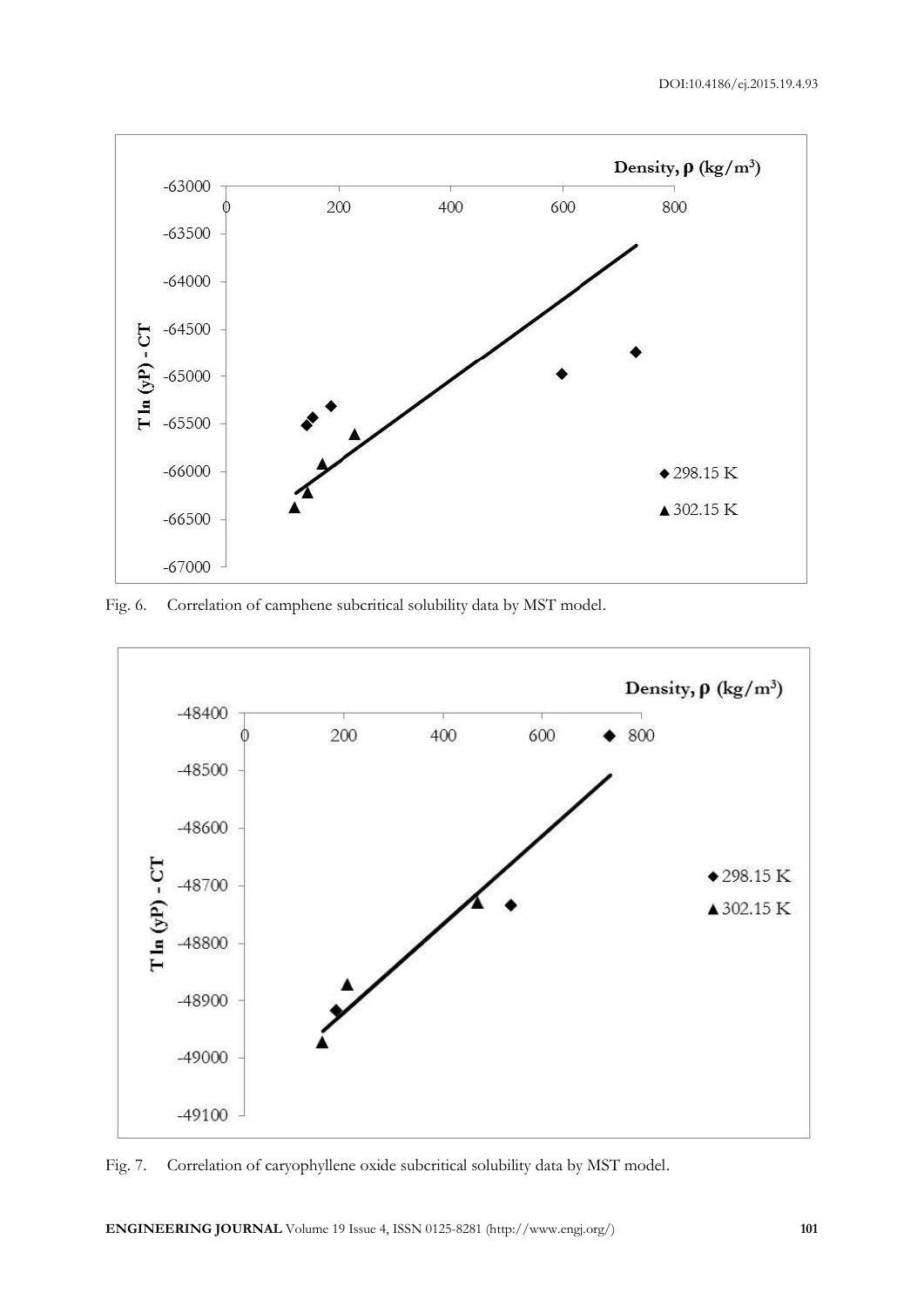

Fig. 8. Correlation of camphene supercritical solubility data by MST model.



Fig. 9. Correlation of caryophyllene oxide supercritical solubility data by MST model.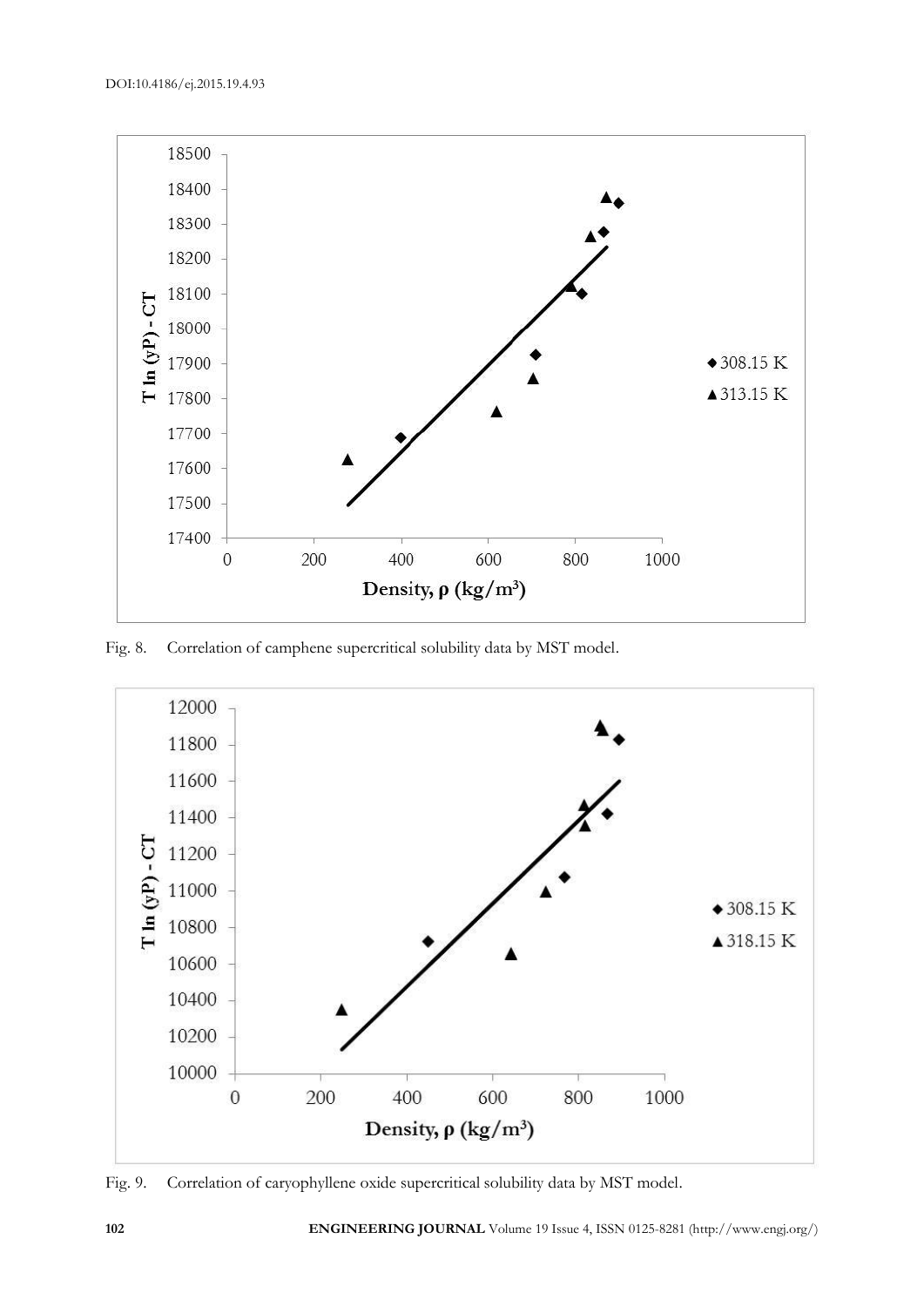| ADIC 1. |               | Experimental operating continuous.  |                   |                |
|---------|---------------|-------------------------------------|-------------------|----------------|
|         | Condition     | Solute                              | Temperature (K)   | Pressure (bar) |
|         | Subcritical   | Camphene and<br>caryophyllene oxide | 298.15 and 303.15 | $50 - 70$      |
|         | Supercritical | Camphene                            | 308.15 and 313.15 | $80 - 250$     |
|         |               | Caryophyllene oxide                 | 308.15 and 318.15 | $80 - 250$     |

Table 1. Experimental operating conditions.

Table 2. Experimental solubility data of camphene.

| Temperature | Pressure (bar) | Gas mass (g) | Solute mass (g) | Solubility             |
|-------------|----------------|--------------|-----------------|------------------------|
| (K)         |                |              |                 | (mole fraction)        |
| 298.15      | 52.5           | 12.392       | 0.0667          | $1.738 \times 10^{-3}$ |
| 298.15      | 54.5           | 9.009        | 0.0600          | $2.151 \times 10^{-3}$ |
| 298.15      | 59.5           | 7.898        | 0.0733          | $2.999 \times 10^{-3}$ |
| 298.15      | 65.0           | 3.046        | 0.0800          | $8.483 \times 10^{-3}$ |
| 298.15      | 68.0           | 6.774        | 0.3800          | $1.812 \times 10^{-2}$ |
| 302.15      | 49.5           | 9.542        | 0.0567          | $1.918 \times 10^{-3}$ |
| 302.15      | 54.5           | 9.825        | 0.0867          | $2.849 \times 10^{-3}$ |
| 302.15      | 59.5           | 2.482        | 0.0567          | $7.374 \times 10^{-3}$ |
| 302.15      | 66.5           | 9.821        | 0.5704          | $1.876 \times 10^{-2}$ |
| 308.15      | 79.0           | 10.024       | 1.6767          | $5.402 \times 10^{-2}$ |
| 308.15      | 100.0          | 4.581        | 1.3133          | $9.260 \times 10^{-2}$ |
| 308.15      | 150.0          | 4.739        | 1.6133          | $1.100 \times 10^{-1}$ |
| 308.15      | 201.0          | 1.353        | 0.6054          | $1.445 \times 10^{-1}$ |
| 308.15      | 250.5          | 0.866        | 0.4067          | $1.517 \times 10^{-1}$ |
| 313.15      | 80.0           | 4.907        | 0.2667          | $1.755 \times 10^{-2}$ |
| 313.15      | 99.0           | 1.131        | 0.0767          | $2.189\times10^{-2}$   |
| 313.15      | 116.0          | 1.305        | 0.1033          | $2.558 \times 10^{-2}$ |
| 313.15      | 158.5          | 0.721        | 0.0967          | $4.330 \times 10^{-2}$ |
| 313.15      | 195.5          | 1.054        | 0.1800          | $5.516 \times 10^{-2}$ |
| 313.15      | 237.5          | 1.644        | 0.3333          | $6.549\times10^{-2}$   |

Table 3. Experimental solubility data of caryophyllene oxide.

| Temperature | Pressure (bar) | Gas mass (g) | Solute mass (g) | Solubility             |
|-------------|----------------|--------------|-----------------|------------------------|
| (K)         |                |              |                 | (mole fraction)        |
| 298.15      | 59.5           | 29.521       | 0.2667          | $1.840 \times 10^{-3}$ |
| 298.15      | 64.5           | 6.820        | 0.1067          | $3.123 \times 10^{-3}$ |
| 298.15      | 69.0           | 7.356        | 0.2900          | $7.872 \times 10^{-3}$ |
| 302.15      | 57.0           | 10.793       | 0.7567          | $1.400 \times 10^{-2}$ |
| 302.15      | 64.5           | 2.580        | 0.2233          | $1.729 \times 10^{-2}$ |
| 302.15      | 70.0           | 6.442        | 0.8267          | $2.562 \times 10^{-2}$ |
| 308.15      | 80.0           | 6.175        | 0.7700          | $2.490 \times 10^{-2}$ |
| 308.15      | 120.0          | 2.693        | 0.7067          | $5.240 \times 10^{-2}$ |
| 308.15      | 202.0          | 0.836        | 0.4000          | $9.554 \times 10^{-2}$ |
| 308.15      | 239.5          | 0.395        | 0.5933          | $2.999 \times 10^{-1}$ |
| 318.15      | 81.0           | 3.665        | 0.0467          | $2.543 \times 10^{-3}$ |
| 318.15      | 117.0          | 2.740        | 0.0633          | $4.692 \times 10^{-3}$ |
| 318.15      | 117.0          | 1.986        | 0.0467          | $4.616 \times 10^{-3}$ |
| 318.15      | 142.0          | 1.267        | 0.0700          | $1.103 \times 10^{-2}$ |
| 318.15      | 200.0          | 1.225        | 0.2133          | $3.477 \times 10^{-2}$ |
| 318.15      | 203.0          | 2.323        | 0.2833          | $2.435 \times 10^{-2}$ |
| 318.15      | 241.0          | 2.008        | 1.1400          | $1.134 \times 10^{-1}$ |
| 318.15      | 250.0          | 1.203        | 0.6167          | $1.024 \times 10^{-1}$ |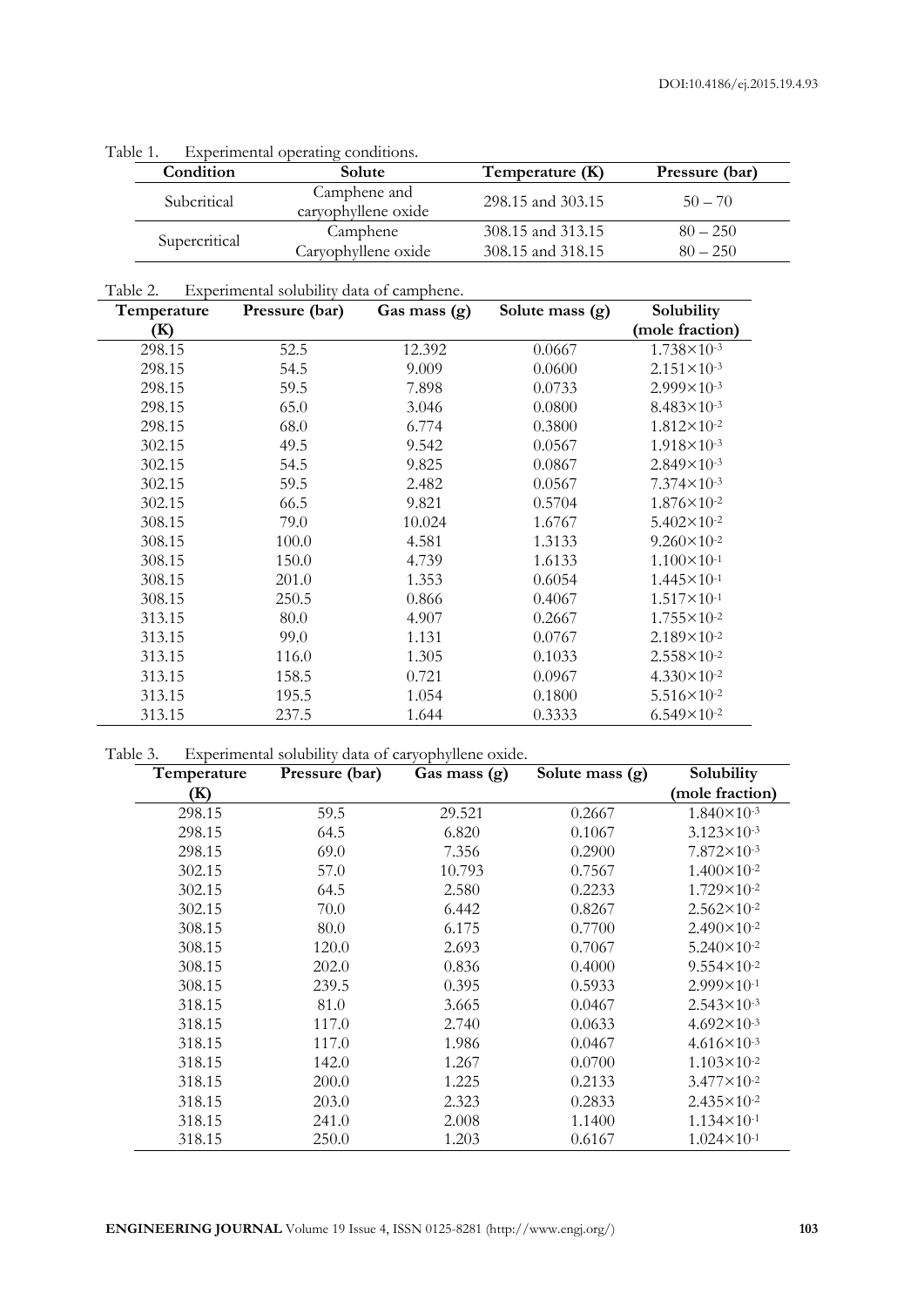| Table 4. | Semi-empirical models used. |                                                          |
|----------|-----------------------------|----------------------------------------------------------|
|          | Semi-empirical model        | Equation                                                 |
|          | Bartle                      | $\ln \frac{y_2 P}{P_{ref}} = \frac{A}{T} + B + C \rho_1$ |
|          | Chrastil                    | $\ln c_2 = A + \frac{B}{T} + k \ln \rho_1$               |
|          | Mendez-Santiago-Teja        | $T \ln y_2 P - CT = A + B \rho_1$                        |

 $y_2$  is the solubility of solute (mole solute/mole CO<sub>2</sub>),  $P$  is the system pressure (bar),  $P_{ref}$  is the reference pressure (1 bar), T is the system temperature (K),  $\rho_1$  is the density of solvent (g/L or kg/m<sup>3</sup>),  $c_2$ is the solubility of solute (g/L), k is the association number of solute, A, B and C are adjustable parameters.

| Condiffon | $\mathbf{C}_{\alpha}$ luta | Mathematical modelling of solute solubility.<br>$M_{\odot}$ dal |  |
|-----------|----------------------------|-----------------------------------------------------------------|--|
| Table 5.  |                            |                                                                 |  |

| Condition     | Solute        | Model      | A         | B         | C/k       | AARD $(\% )$ |
|---------------|---------------|------------|-----------|-----------|-----------|--------------|
| Subcritical   | Camphene      | Bartle     | $-65504$  | 213.2     | 0.01425   | 293.49       |
|               |               | Chrastil   | 99,009    | $-35047$  | 3.5253    | 419.92       |
|               |               | <b>MST</b> | $-66753$  | 4.2846    | 217.35    | 0.69         |
| Subcritical   | Caryophyllene | Bartle     | -48729    | 160.72    | 0.00255   | 36.27        |
|               | oxide         | Chrastil   | 145.04    | $-45772$  | 1.7362    | 8.19         |
|               |               | <b>MST</b> | $-49074$  | 0.7686    | 161.86    | 0.11         |
| Supercritical | Camphene      | Bartle     | 17986     | $-58.663$ | 0.00405   | 27.31        |
|               |               | Chrastil   | $-71.323$ | 19388     | 2.1074    | 4.18         |
|               |               | <b>MST</b> | 17151     | 1.2435    | $-55.944$ | 0.51         |
| Supercritical | Caryophyllene | Bartle     | 11198     | $-39.333$ | 0.0073    | 58.72        |
|               | oxide         | Chrastil   | $-60.321$ | 12896     | 3.66535   | 17.11        |
|               |               | <b>MST</b> | 9567.8    | 2.2759    | $-34.108$ | 1.95         |

#### **References**

- [1] Q. S. Li, Z. T. Zhang, C. L. Zhong, Y. C. Liu, and Q. R. Zhou, "Solubility of solid solutes in supercritical carbon dioxide with and without cosolvents," *Fluid Phase Equilibria*, vol. 207, pp. 183–192, 2003.
- [2] K. Grodowska and A. Parczewski, "Organic Solvents in the Pharmaceutical Industry," *Acta Poloniae Pharmaceutica - Drug Research*, vol. 67, no. 1, pp. 3–12, 2010.
- [3] E. J. Beckman, "Supercritical and near-critical CO<sub>2</sub> in green chemical synthesis and processing," *Journal of Supercritical Fluids*, vol. 28, pp. 121–191, 2004.
- [4] D. L. Reger, S. R. Goode, and D. W. Ball, "Liquids and solids," in *Chemistry: Principles and Practices Canada*. Canada: Cengage Learning, 2009, ch. 11, pp.436.
- [5] G. Subramanian, *Process Scale Liquid Chromatography*. Weinhim: John Wiley and Sons, 2008, pp. 165.
- [6] A. M. A. Karim, D. M. Kassim, and M. S. Hameed, "Phase equilibrium study for the separation of solid components using supercritical carbon dioxide," *The Open Thermodynamics Journal*, vol. 4, pp. 201– 211, 2010.
- [7] S. N. Reddy and G. Madras, "Solubilities of benzene derivatives in supercritical carbon dioxide," *Journal of Chemical and Engineering Data*, vol. 56, pp. 1695-1699, 2011.
- [8] World Health Organization, "IARD Monographs on the evaluation of carcinogenic risks to humans," in *IARC*. *Betel-Quid and Areca-Nut Chewing and Some Areca-Nut-Derived Nitrosamines*. Lyon: IARC Press, 2004, vol. 85, pp. 33–34.
- [9] R. K. Chalannavar, V. K. Narayanaswamy, H. Baijnath, and B. Odhav, "Chemical composition of essential oil of Psidium cattleianum var. lucidum (Myrtaceae)," *African Journal of Biotechnology*, vol. 11, no. 33, pp. 8341–8347, 2012.
- [10] M. J. Chavan, P. S. Wakte, and D. B. Shinde, "Analgesic and anti-inflammatory activity of Caryophyllene oxide from Annona squamosa L. bark," *Phytomedicine*, vol. 17, pp. 149–151, 2010.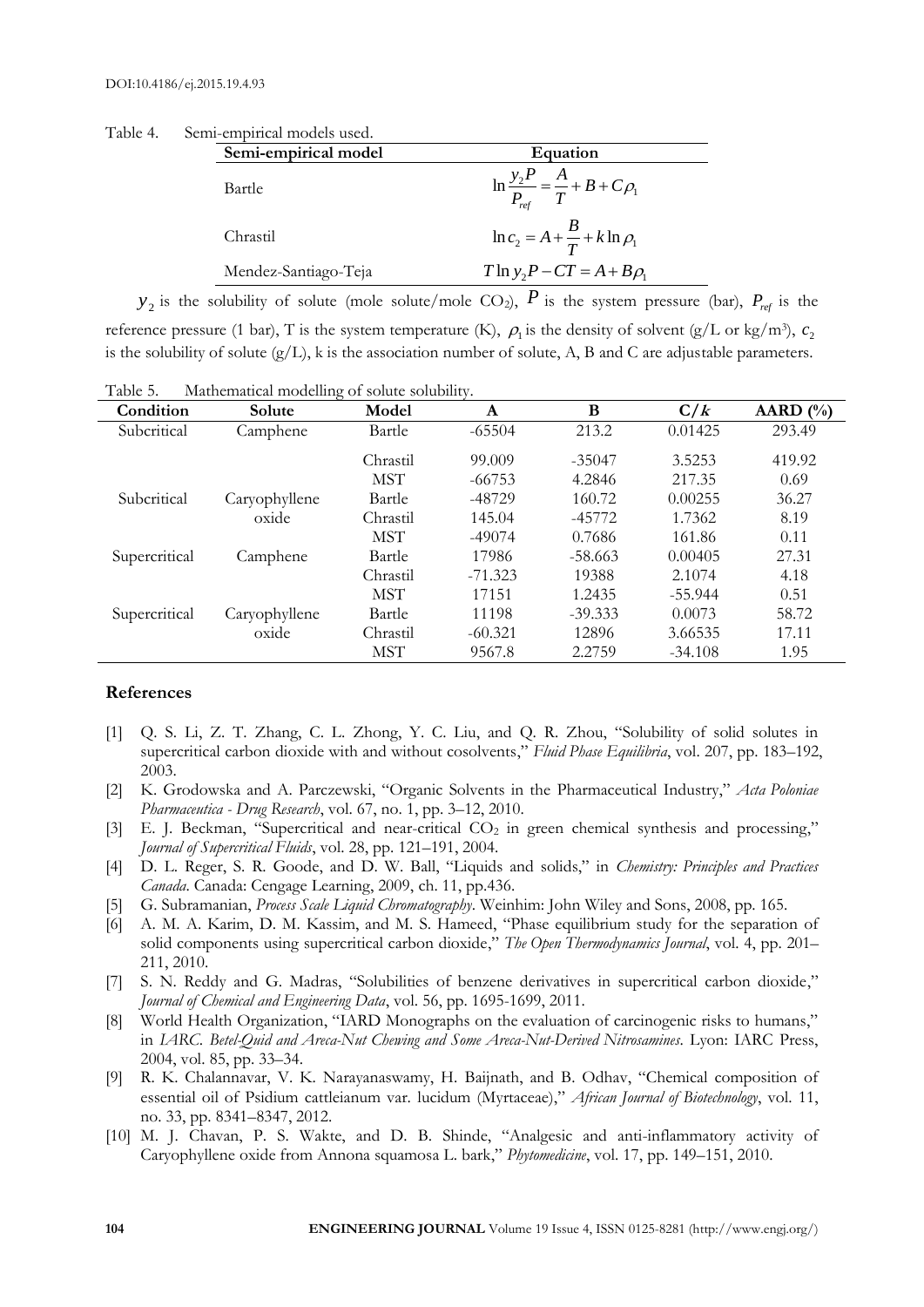- [11] A. Kadri, N. Gharsallah, M. Damak, and R. Gdoura, "Chemical composition and in vitro antioxidant properties of essential oil of Ricinus communis L," *Journal of Medicinal Plants Research*, vol. 5, no. 8, pp. 1466–1470, 2011.
- [12] H. Amiri, "Antioxidant activity of the essential oil and methanolic extract of Teucrium orientale (L.) subsp. taylori (Boiss.) Rech. f," *Iranian Journal of Pharmaceutical Research*, vol. 9, no. 4, pp. 417–423, 2010.
- [13] J. F. Li, N. Liang, Z. Sun, R. J. Du, B. Shi, and X. H. Hou, "Simulataneous determination of isoquinoline, caryophyllene oxide, hexadecane in essential oils from Juglandis Mandshuricae Cortex by vapour-vapour extaction combined with gas chromatograph analysis," *Asian Journal of Traditional Medicines*, vol. 7, no. 6, pp. 246–252, 2012.
- [14] M. A. Hossain, Z. Ismail, A. Rahman, and S. C. Kang, "Chemical composition and anti-fungal properties of the essential oils and crude extracts of Orthosiphon stamineus Benth," *Industrial Crops and Products*, vol. 27, pp. 328–334, 2008.
- [15] B. M. Hybertson, "Solubility of the sesquiterpene alcohol patchoulol in supercritical carbon dioxide". *Journal of Chemical and Engineering Data*, vol. 52, no. 1, pp. 235-238, 2007.
- [16] P. F. de Oliveira, R. A. F. Machado, A. Bolzan, and D. Barth, "Supercritical fluid extraction of hernandulcin from Lippia dulcis Trev," *Journal of Supercritical Fluids*, vol. 63, pp. 161–168, 2012.
- [17] C. Garlapati and G. Madras, "Solubilities of dodecanoic and tetradecanoic acids in supercritical  $CO<sub>2</sub>$ with and without entrainers," *Journal of Chemical and Engineering Data*, vol. 53, pp. 2637–2641, 2008.
- [18] H. B. Xing, Y. W. Yang, B. G. Su, M. Huang, and Q. L. Ren, "Solubility of artemisinin in supercritical carbon dioxide," *Journal of Chemical and Engineering Data*, vol. 48, pp. 330–332, 2003.
- [19] W. C. Tsai, Y. H. Ruan, and S. S. H. Rizvi, "Solubility measurement of methyl anthranilate in supercritical carbon dioxide using dynamic and static equilibrium systems," *Journal of the Science of Food and Agriculture*, vol. 86, pp. 2083–2091, 2006.
- [20] A. C. Kumoro, "Solubility of corosolic acid in supercritical carbon dioxide and its representation using density-based correlations," *Journal of Chemical and Engineering Data*, vol. 56, pp. 2181–2186, 2011.
- [21] R. L. Mendes, B. P. Nobre, J. P. Coelho, and A. F. Palavra, "Solubility of β-carotene in supercritical carbon dioxide and ethane," *Journal of Supercritical Fluids*, vol. 16, pp. 99–106, 1999.
- [22] C. S. Su and Y. P. Chen, "Correlation for the solubilities of pharmaceutical compounds in supercritical carbon dioxide," *Fluid Phase Equilibria*, vol. 254, pp. 167–173, 2007.
- [23] H. Perrotin-Brunel, M. C. Kroon, M. J. E. van Roosmalen, J. van Spronsen, C. J. Peters, and G. J. Witkamp, "Solubility of non-psychoactive cannabinoids in supercritical carbon dioxide and comparison with psychoactive cannabinoids," *Journal of Supercritical Fluids*, vol. 55, pp. 603–608, 2010.
- [24] H. S. Yeoh, G. H. Chong, N. Mohd Adzahan, R. Abdul Rahman, and T. S. Y. Choong, "Solubility measurement method and mathematical modeling in supercritical fluids," *Engineering Journal*, vol. 17, no. 3, pp. 67–78, 2013.
- [25] M. McHugh and M. E. Paulaitis, "Solid solubilities of naphthalene and biphenyl in supercritical carbon dioxide," *Journal of Chemical Engineering Data*, vol. 25, pp. 326–329, 1980.
- [26] G. T. Liu and K. Nagahama, "Solubility of organic solid mixture in supercritical fluids," *Journal of Supercritical Fluids*, vol. 9, pp. 152–160, 1996.
- [27] A. Dams and E. U. Schlunder, "Mass transfer in supercritical fluid extraction of a binary aromatic mixture, naphthalene and phenanthrene, from porous rods," *Chemical Engineering and Processing: Process Intensification*, vol. 30, no. 2, pp. 69–78, 1991.
- [28] A. Akgerman and M. Giridhar, "Fundamentals of solids extraction by supercritical fluids," in *Supercritical Fluids - Fundamentals for Applications*. Netherlands: Kluwer Academic Publishers, 1994, pp. 669.
- [29] C. E. Ophardt. (2003). *Temperature and Pressure Effects on Solubility*. Virtual Chembook. Available: http://www.elmhurst.edu/~chm/vchembook/174temppres.html
- [30] J. M. Aguilera, R. Simpson, J. Welti-Chanes, D. B. Aguirre, and G. Barbosa-Canovas, *Food Engineering Interfaces*. New York: Springer, 2010, pp. 359.
- [31] K. K. Liong, N. R. Foster, and S. S. T. Ting, "Solubility of fatty acid esters in supercritical carbon dioxide," *Industrial and Engineering Chemistry Research*, vol. 31, pp. 400–404, 1992.
- [32] G. G. Simeoni, T. Bryk, F. A. Gorelli, M. Krisch, G. Ruocco, M. Santoro, and T. Scopigno, "The Widom line as the crossover between liquid-like and gas-like behaviour in supercritical fluids," *Nature Physics*, vol. 6, pp. 503–507, 2010.